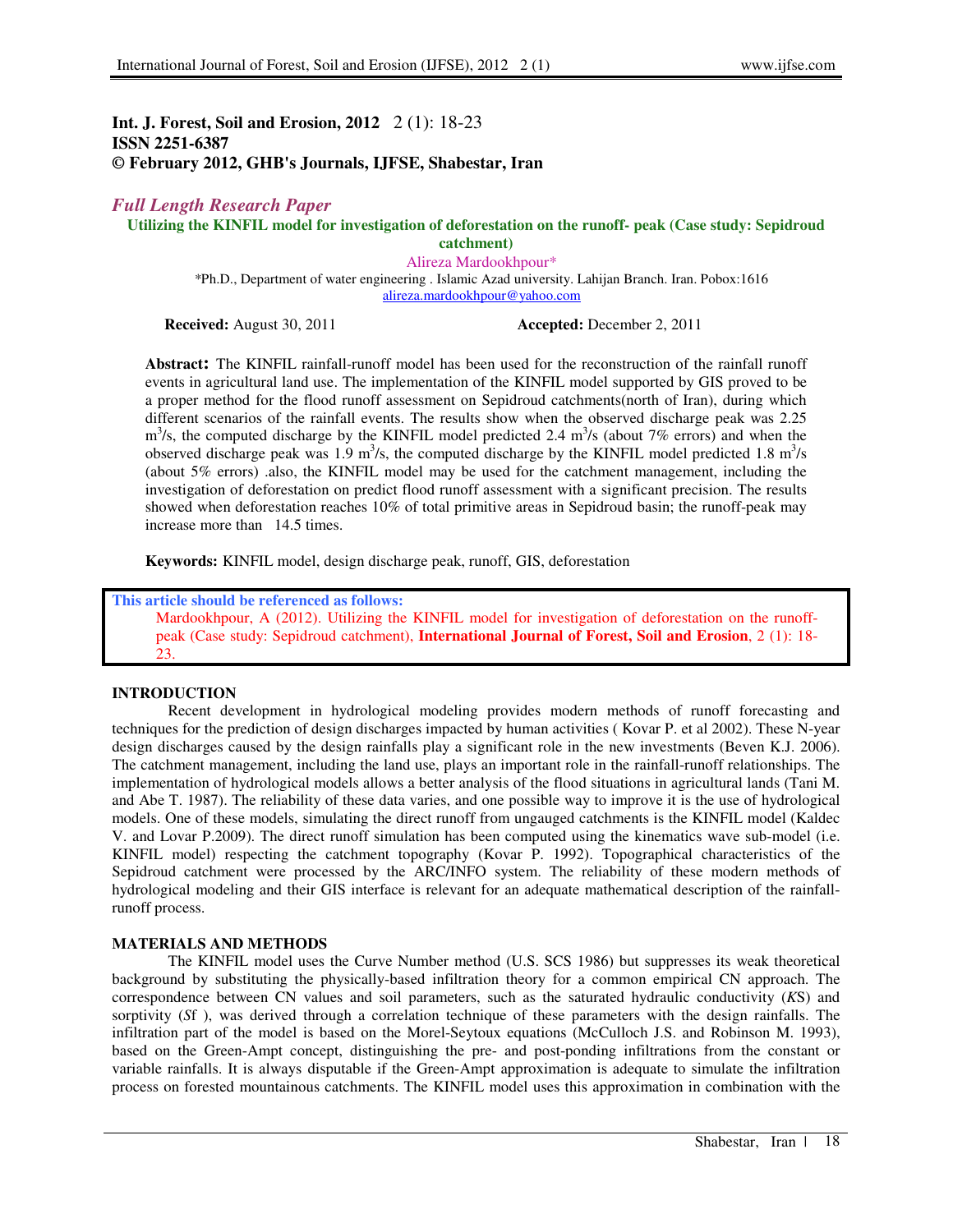SCS Curve Number method based on the Morel-Seytoux approach (Harder F. and Kovart P.1994). The second basic component of the KINFIL model is the simulation of the runoff. This process is based on a kinematics wave approximation of the model (Swank W.T. and Crossley D.A.1988). In the cases of high rainfall intensities as it is always in the design floods when those are often higher that 2 mm/min and their depth is over 50 mm, the conditions for using a kinematics wave are mostly feasible (Morel-Seytoux H.J.1982). For the numerical solution, the explicit Lax-Wendroff finite difference scheme was implemented. It should also be stated that the infiltration part of the KINFIL model has two parameters, *K*S and *S*f, strictly dependent on the CN values which are not subjected to a change through calibration. However, each of these partial areas has its own CN-value characterizing the rainfall excess conditions (Kaldec V. and Lovar P. 2009). The routing part of the model has two groups of parameters – geometrical parameters of partial sub-catchments (at least the width and length of rectangles, or segment parameters) that have to be used, and the Manning roughness. This model was used for the Sepidroud catchment data. Table 1 shows the land use in this catchment.

| <b>rapic 1.</b> Ealid use in the septured cateminent |            |                    |  |  |
|------------------------------------------------------|------------|--------------------|--|--|
| Land use                                             | Area (km2) | Percentage $(\% )$ |  |  |
| Coniferous forest                                    | 2.81       | 26.06              |  |  |
| Deciduous forest                                     | 1.64       | 15.18              |  |  |
| Mixed forest                                         | 5.24       | 48.56              |  |  |
| Shrubbery                                            | 0.06       | 0.50               |  |  |
| Meadows and permanent grasslands                     | 0.91       | 8.47               |  |  |
| Urbanized areas                                      | 0.01       | 0.03               |  |  |
| Road network                                         | 0.13       | 1.20               |  |  |

**Table 1.** Land use in the Sepidrod catchment

The spatial properties of the Sepidroud catchment are characterized in the raster maps based on the topographical maps 1:25 000(Figure 1).



**Figure 1.** Land use in the Sepidroud catchment

Graphical inputs/ outputs were made in GIS ArcView and ArcGIS (version 9.0). GIS tools for catchment identification in the form of DTM including the topographical characteristics, soil groups, land use, and water drainage pattern in this paper, were used. All these characteristics are given in Table 2. Average yearly temperatures vary between 6 degrees(c) and 33 degrees(c). Average yearly precipitations amount to 857 mm and 1320 mm.

#### **RESULTS AND DISCUSSIONS**

When the first flood (Wave 1) came, the catchment had been moderately saturated with the previous precipitations to the level of antecedent moisture conditions AMC II, during the second wave (Wave 2) the catchment was extremely saturated (level AMC III), as a consequence of which the culmination inflow was higher, even though the precipitation was much lower in this case (Table 3).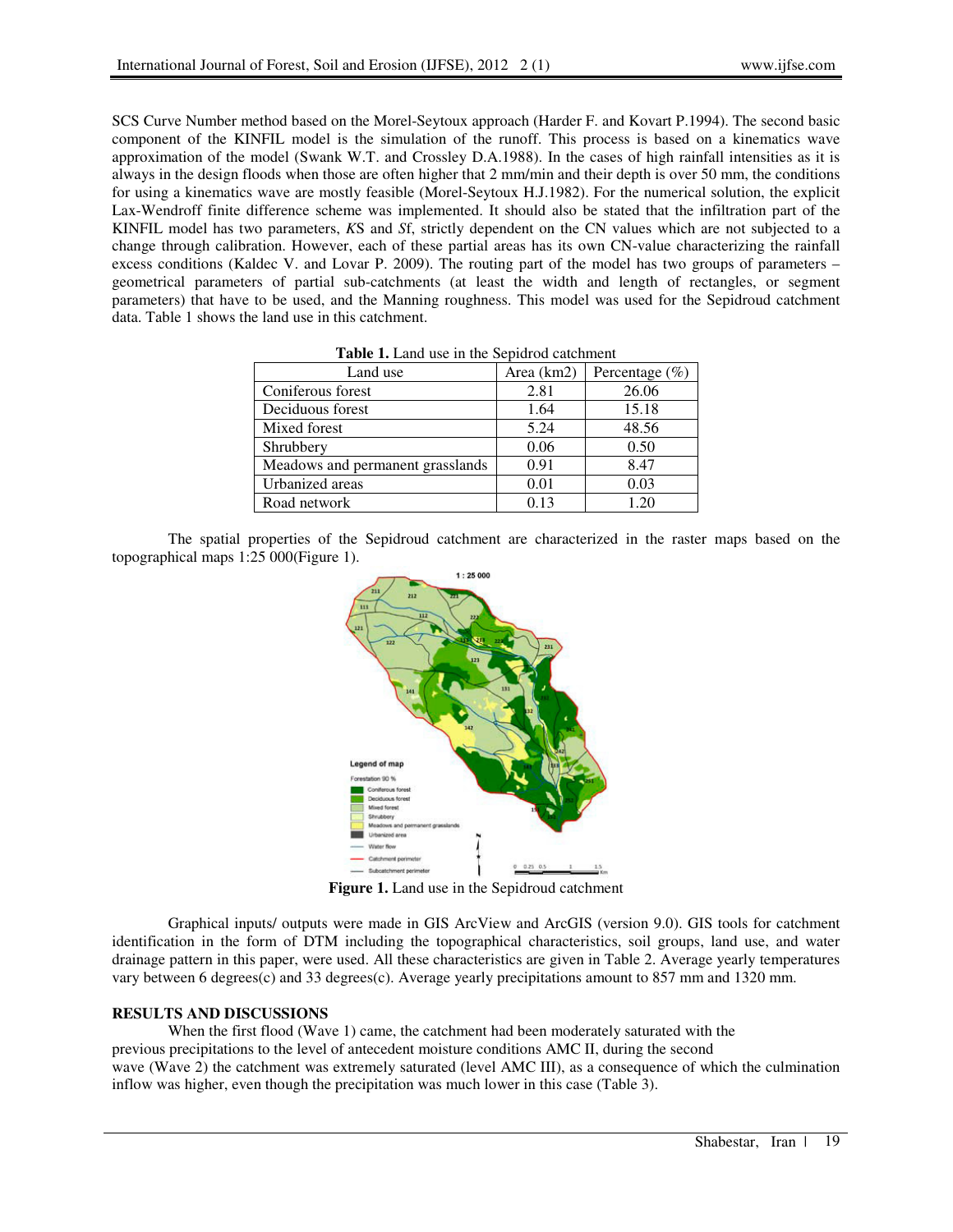| Catchment area (km2)                | Sp           | 10.80  |
|-------------------------------------|--------------|--------|
| Forested catchment area (km2)       | SL.          | 9.84   |
| Forestation (%)                     | 1            | 90.14  |
| Length of river(km)                 | L            | 6.438  |
| Length of inflows (km)              | $\Sigma$ Lpi | 9.263  |
| Catchment perimeter (km)            | O            | 14.905 |
| Length of talweg (km)               | Lu           | 6.834  |
| Max. catchment altitude (a.s.l.)    | H max        | 1458   |
| Min. catchment altitude (a.s.l.)    | H min        | 569    |
| Average catchment altitude (a.s.l.) | H ave        | 909.86 |
| Average width catchment (km)        | Bp           | 1.580  |
| Average river slope $(\%)$          | It           | 15.75  |
| Average talweg slope $(\%)$         | Iú           | 12.34  |
| Average catchment slope $(\%)$      | Is           | 31.15  |
|                                     |              |        |

**Table 2.** Basic characteristics of experimental Sepidroud catchment

**Table 3.** Basic information on rainfall-runoff events in the Sepidroud catchment

| Sepidroud Catchment                    | Wave1        |         | Wave2                    |  |
|----------------------------------------|--------------|---------|--------------------------|--|
| Beginning of causal rainfall           | 16, 09, 2005 |         | 18:00   11.10.2006 15:00 |  |
| End of causal rainfall                 | 17, 09, 2005 | $06:00$ | 12. 10. 2006 01:00       |  |
| Peak flow $(m3/s)$                     | 2.70         |         | 1.8                      |  |
| Total depth of causal rainfall (mm)    | 81.10        |         | 18.60                    |  |
| Total depth of effective rainfall (mm) | 813          |         | 9.05                     |  |

The AMC I to III are classified according to the U.S. Soil Conservation Service Method (U.S. SCS 1986) to distinguish between the levels of saturation with precipitation depths during five previous days (AI to 36 mm, AII from 36 to 53 mm, and AIII more than 53 mm). These sudden intensive rainfalls caused floods which, with their peaks of 2.25 m3/s and 1.8 m3/s, may be classified in the category of the recurrence time *N* = 2 years. Each subcatchment was differentiated mainly according to the parameters of the slope inclination and the soil and land use. The cascades were determined with 2–3 elements with the help of GIS. In total, 10 basic sub-catchments were identified in the runoff processes. All sub-catchments were reoriented towards rectangular elements of the cascade in the same area. This procedure is schematically represented in and Table 4.

The simulation was undertaken of the scenarios of the flood runoff from *N*-year design rainfall exceedence probability and return period  $p = 0.01$  (N = 100 years). The total rainfall and effective rainfall of the recorded gauge have been submitted in Figure 2 and 3 for the precipitation of (16.09. 2005 18:00 ----17. 09. 2005 06:00).



**Figure 2.** Total rainfall (16. 09. 2005)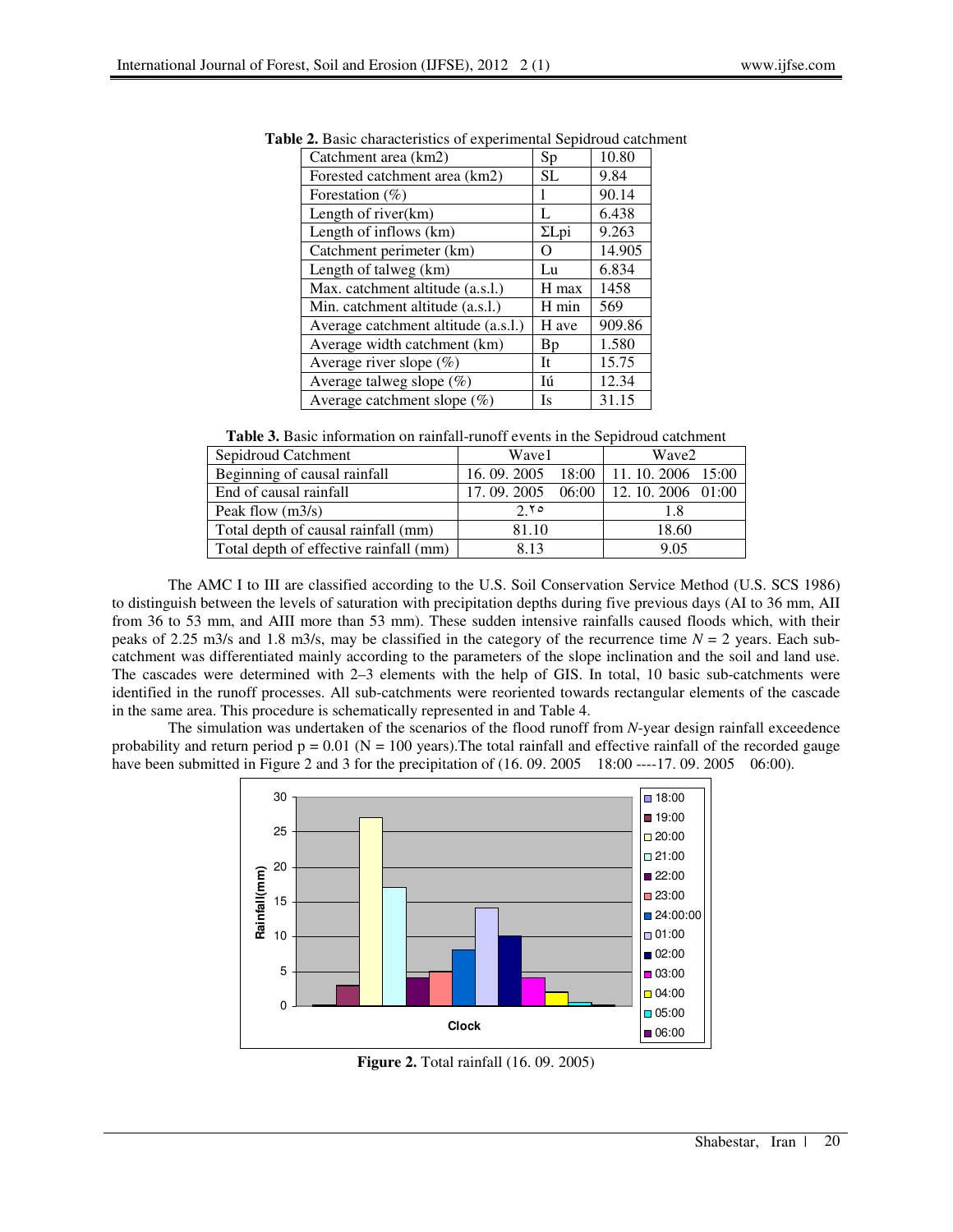| Cascade         | Area (km2) | Plane No.      | Area (km2) | Average width (km) | Length $(km)$  | Slope $(-)\%$  |
|-----------------|------------|----------------|------------|--------------------|----------------|----------------|
|                 | 111        | 0.102          |            | 0.031              | 0.320          |                |
| DP 1            | 0.418      |                |            | 3.248              |                |                |
|                 |            | 112            | 0.216      |                    | 0.067          | 0.360          |
|                 |            | 113            | 0.100      |                    | 0.031          | 0.195          |
|                 |            | 121            | 0.170      |                    | 0.057          | 0.304          |
| DP <sub>2</sub> | 2.148      | 122            | 0.863      | 2.961              | 0.291          | 0.434          |
|                 |            | 123            | 1.115      |                    | 0.376          | 0.316          |
|                 |            | 131            | 0.377      |                    | 0.155          | 0.286          |
| DP <sub>3</sub> | 0.831      | 132            | 0.362      | 2.426              | 0.149          | 0.254          |
|                 |            | 133            | 0.092      |                    | 0.038          | 0.337          |
|                 |            | 141            | 0.474      |                    | 0.120          | 0.348          |
| DP <sub>4</sub> | 3.600      | 142            | 2.081      | 3.938              | 0.528          | 0.317          |
|                 |            | 143            | 1.045      |                    | 0.265          | 0.278          |
|                 |            | 151            | 0.036      |                    | 0.086          | 0.276          |
| DP <sub>5</sub> | 0.146      | 152            | 0.110      | 0.418              | 0.263          | 0.363          |
|                 |            | ----           |            |                    |                |                |
|                 |            | 211            | 0.153      |                    | 0.056          | 0.280          |
| DP <sub>6</sub> | 0.811      | 212            | 0.618      | 2.733              | 0.226          | 0.377          |
|                 |            | 213            | 0.040      |                    | 0.015          | 0.172          |
|                 |            | 221            | 0.126      |                    | 0.153          | 0.218          |
| DP <sub>7</sub> | 0.994      | 222            | 0.479      | 0.821              | 0.583          | 0.350          |
|                 |            | 223            | 0.389      |                    | 0.474          | 0.329          |
|                 |            | 231            | 0.115      |                    | 0.064          | 0.344          |
| DP 8            | 0.598      | 232            | 0.483      | 1.794              | 0.269          | 0.288          |
|                 |            | $\overline{a}$ | $---$      |                    | $\overline{a}$ | $\overline{a}$ |
| DP <sub>9</sub> | 0.569      | 241            | 0.455      | 0.379              | 1.200          | 0.161          |
|                 |            | 242            | 0.114      |                    | 0.301          | 0.364          |
|                 |            | $\overline{a}$ | ----       |                    | ----           |                |
|                 | 0.680      | 251            | 0.438      |                    | 0.389          | 0.179          |
| <b>DP10</b>     |            | 252            | 0.242      | 1.127              | 0.215          | 0.320          |
|                 |            | $---$          | ----       |                    | $- - - -$      | ----           |

**Table 4.** Scheme of the Sepidroud catchment (according to Figure 1)





**Figure 3.** Effective rainfall (16. 09. 2005) **Figure 4.** Measured and computed discharges of the KINFIL model (16. 09. 2005 18:00 ------17. 09. 2005 06:00)

The computed discharge by KINFIL model and observed discharge are compared in figure 4.

According to figure 4, the computed peak of discharge by KINFIL model reached to 2.4 m3/s and the observed peak of discharge reached to 2.25 m3/s.So, the precision of the computed discharge by KINFIL model is 7% approximately. Also the total rainfall and effective rainfall of the recorded gauge have been submitted in figure 5 and 6 for the precipitation of (11. 10. 2006 15:00 ----12. 10. 2006 03:00).

The computed discharge by KINFIL model and observed discharge are compared in figure 7. According to Figure 7, the computed peak of discharge by KINFIL model reached to 1.9 m3/s and the observed peak of discharge reached to 1.8 m3/s.So, the precision of the computed discharge by KINFIL model is 5% approximately. Also deforestation Scenario simulations in Sepidroud basin area when the forested areas, which cover almost 90% of the catchment area, were replaced with permanent grass, which means the reduction of the forested area to 90, 50% and 10%, respectively.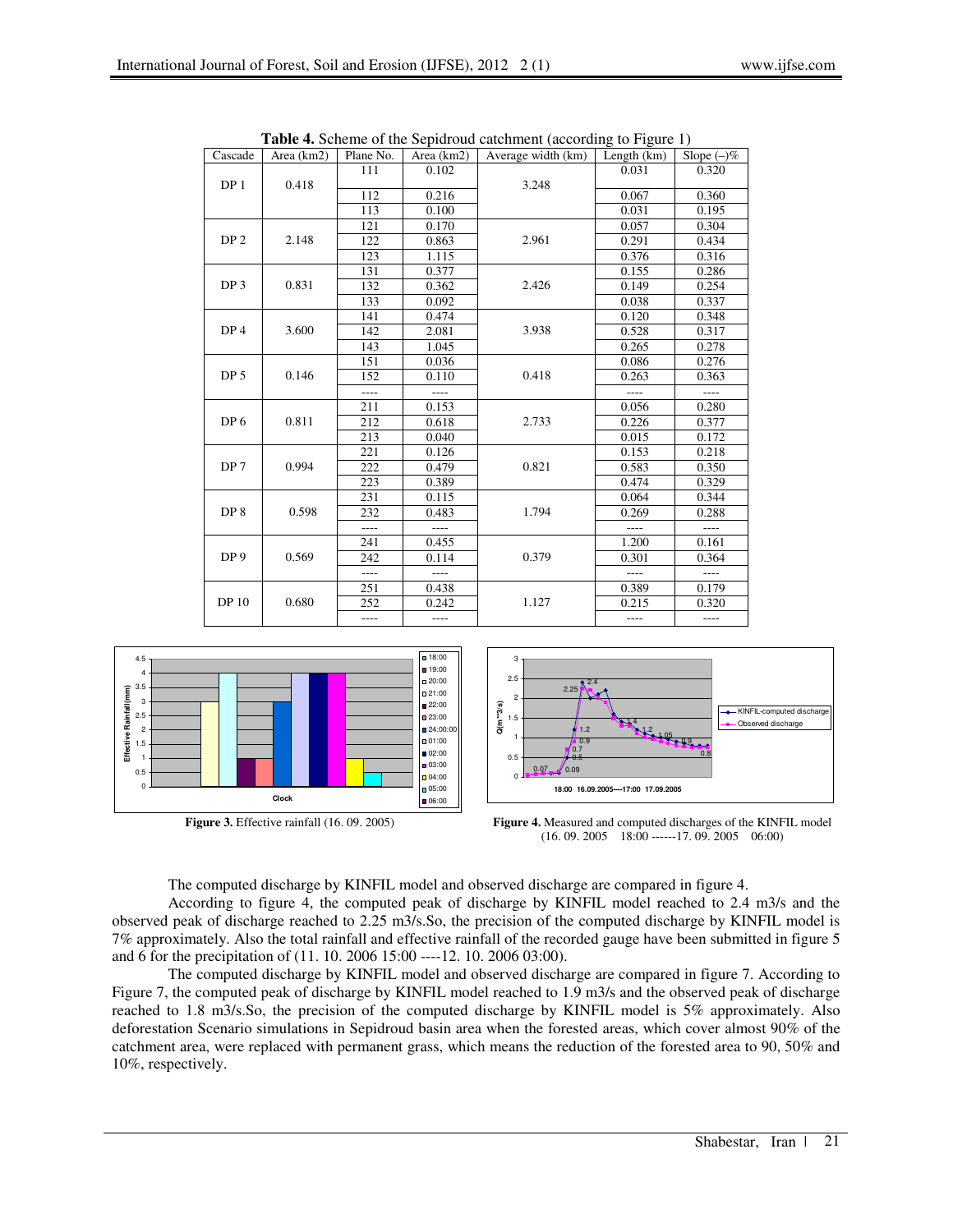

The KINFIL computation results, showed, the increase in design discharges (m3/s) more than 14.5 times with an event duration of td = 30, 60, 300 min, return period of 100 years and scenario changes of forestation (Figure 8-10) and Table 5).



**Figure 7.** Measured and computed discharges of the KINFIL model (11. 10. 2006 15:00 ------11. 10. 2006 15:00)



**Figure 9.** Computed discharges of the KINFIL model for deforestation  $10\%$  and td = 60min



**Figure 8.** Computed discharges of the KINFIL model for deforestation  $10\%$  and td = 30min



**Figure 10.** Computed discharges of the KINFIL model for deforestation  $10\%$  and td = 300min

**Table 5.** Design discharges (m3/s) in the Sepidroud catchment, return period of 100 years

|                               | $t_d = 30$ (min) | $t_d = 60$ (min) | $t_d = 300$ (min) |
|-------------------------------|------------------|------------------|-------------------|
| Runoff<br>(m <sup>3</sup> /s) | $Q(m^3/s)$       | $Q(m^3/s)$       | $Q(m^3/s)$        |
| Forestation (10%)             | 27.5             | 37.8             | 11.65             |
| Forestation (50%)             | 22.1             | 31.5             | 8.3               |
| Forestation (90%)             | 18.5             | 20.5             | 6 4               |

#### **CONCLUSIONS**

It can be stated that utilizing KINFIL model for determining the peak of discharge in agricultural land use, is a hydrological model, which has the good convergence with observed data. According to the obtained results, when the precipitation had high intensity (more than 25 mm/h), the computed peak of discharge by KINFIL model reached to 2.4 m3/s and the observed peak of discharge reached to 2.25 m3/s.So, the precision of the computed discharge by KINFIL model is 7% approximately. Also, when the precipitation had low intensity (less than 6 mm/h), the computed peak of discharge by KINFIL model reached to 1.9 m3/s and the observed peak of discharge